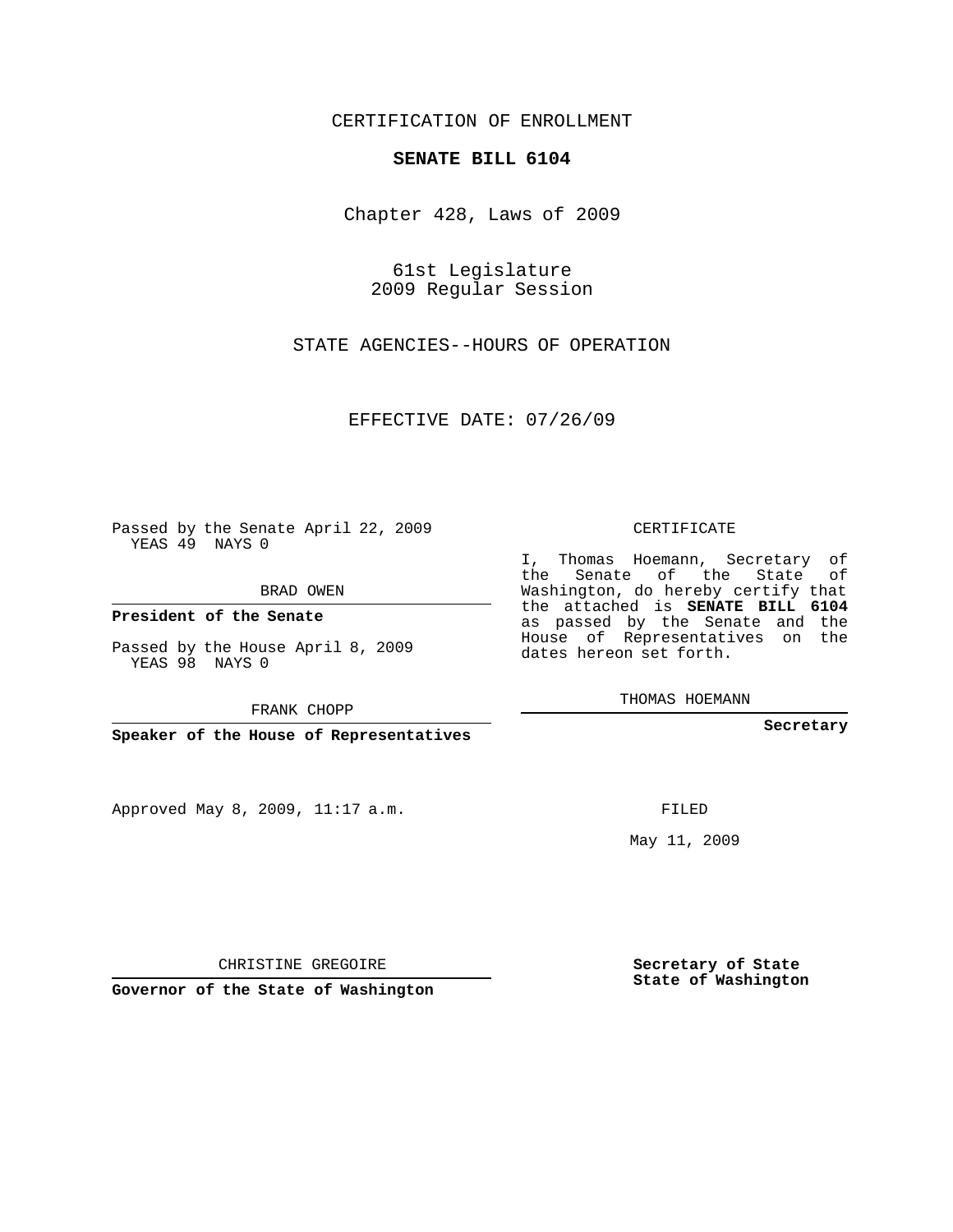## **SENATE BILL 6104** \_\_\_\_\_\_\_\_\_\_\_\_\_\_\_\_\_\_\_\_\_\_\_\_\_\_\_\_\_\_\_\_\_\_\_\_\_\_\_\_\_\_\_\_\_

\_\_\_\_\_\_\_\_\_\_\_\_\_\_\_\_\_\_\_\_\_\_\_\_\_\_\_\_\_\_\_\_\_\_\_\_\_\_\_\_\_\_\_\_\_

## AS AMENDED BY THE HOUSE

Passed Legislature - 2009 Regular Session

**State of Washington 61st Legislature 2009 Regular Session**

**By** Senators Prentice and Tom; by request of Office of Financial Management and Department of Personnel

Read first time 02/26/09. Referred to Committee on Ways & Means.

 1 AN ACT Relating to state agency hours of operation; and amending 2 RCW 42.04.060 and 42.56.090.

3 BE IT ENACTED BY THE LEGISLATURE OF THE STATE OF WASHINGTON:

 4 **Sec. 1.** RCW 42.04.060 and 1973 2nd ex.s. c 1 s 2 are each amended 5 to read as follows:

 6 All state elective and appointive officers shall keep their offices 7 open for the transaction of business ((<del>from eight o'clock a.m. to five</del> 8 o'clock p.m. of each business day from Monday through Friday,)) for a 9 minimum of forty hours per week, except weeks that include state legal 10 holidays ((excepted. On-Saturday, such offices - may - be - closed)). 11 Customary business hours must be posted on the agency or office's web 12 site and made known by other means designed to provide the public with 13 notice.

14 This section shall not apply to the courts of record of this state 15 or to their officers nor to the office of the attorney general and the 16 lieutenant governor.

17 **Sec. 2.** RCW 42.56.090 and 1995 c 397 s 12 are each amended to read 18 as follows: